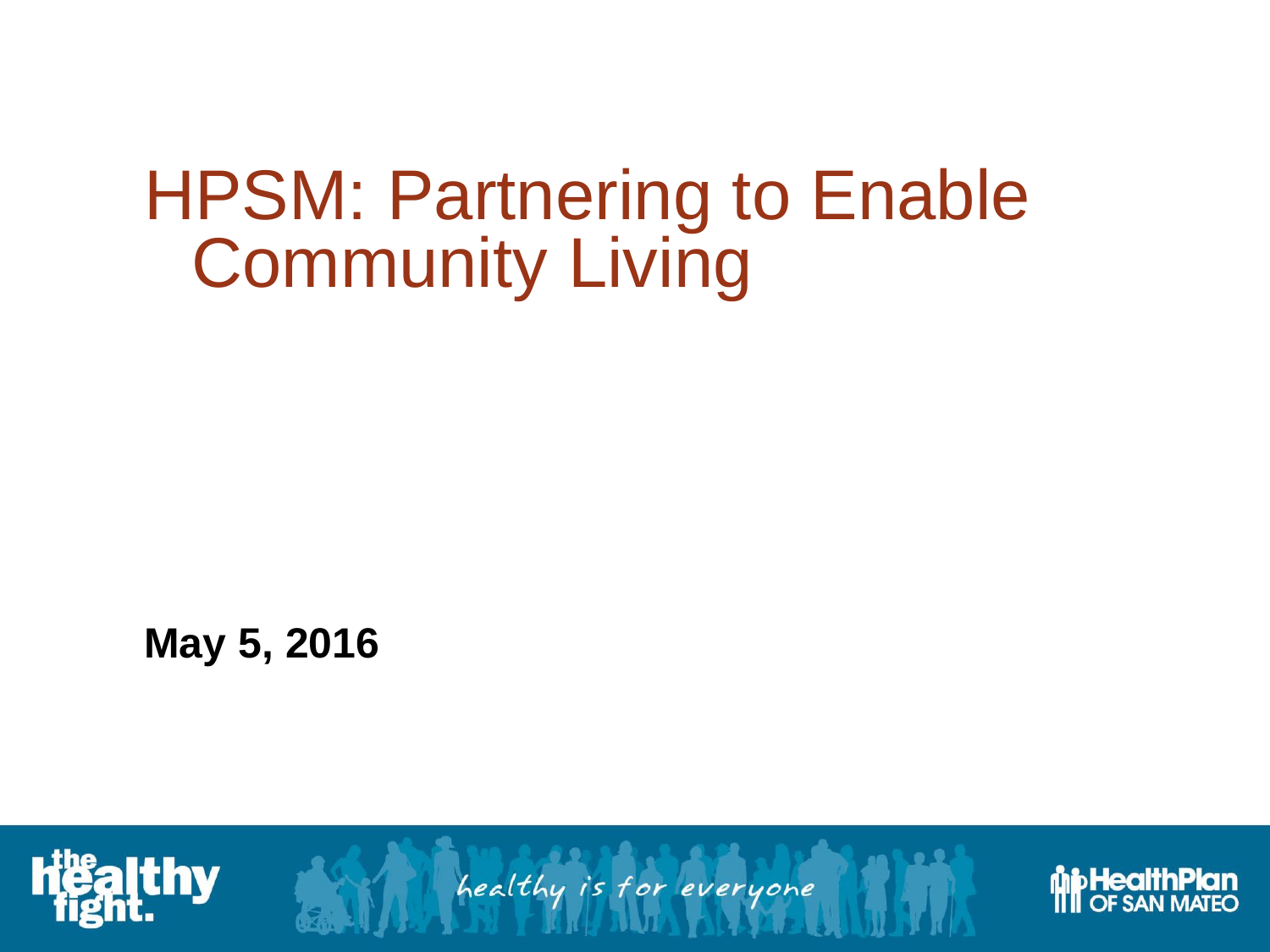## About HPSM

- Established in 1987 as the sole Medi-Cal MCP for San Mateo County (COHS)
	- D-SNP in 2007, for dually-eligible members
	- Duals Demonstration Project CMC activated 4/1/14 and 1/1/2015 included enrollment from DSNP to CMC
- Membership (~146,400)
	- D-SNP/Cal MediConnect 10,500
	- Medi-Cal Only 113,500
	- Local Coverage 19,000
	- Other 3,000

### **HPSM has been working towards long-term care integration for more than 20 years**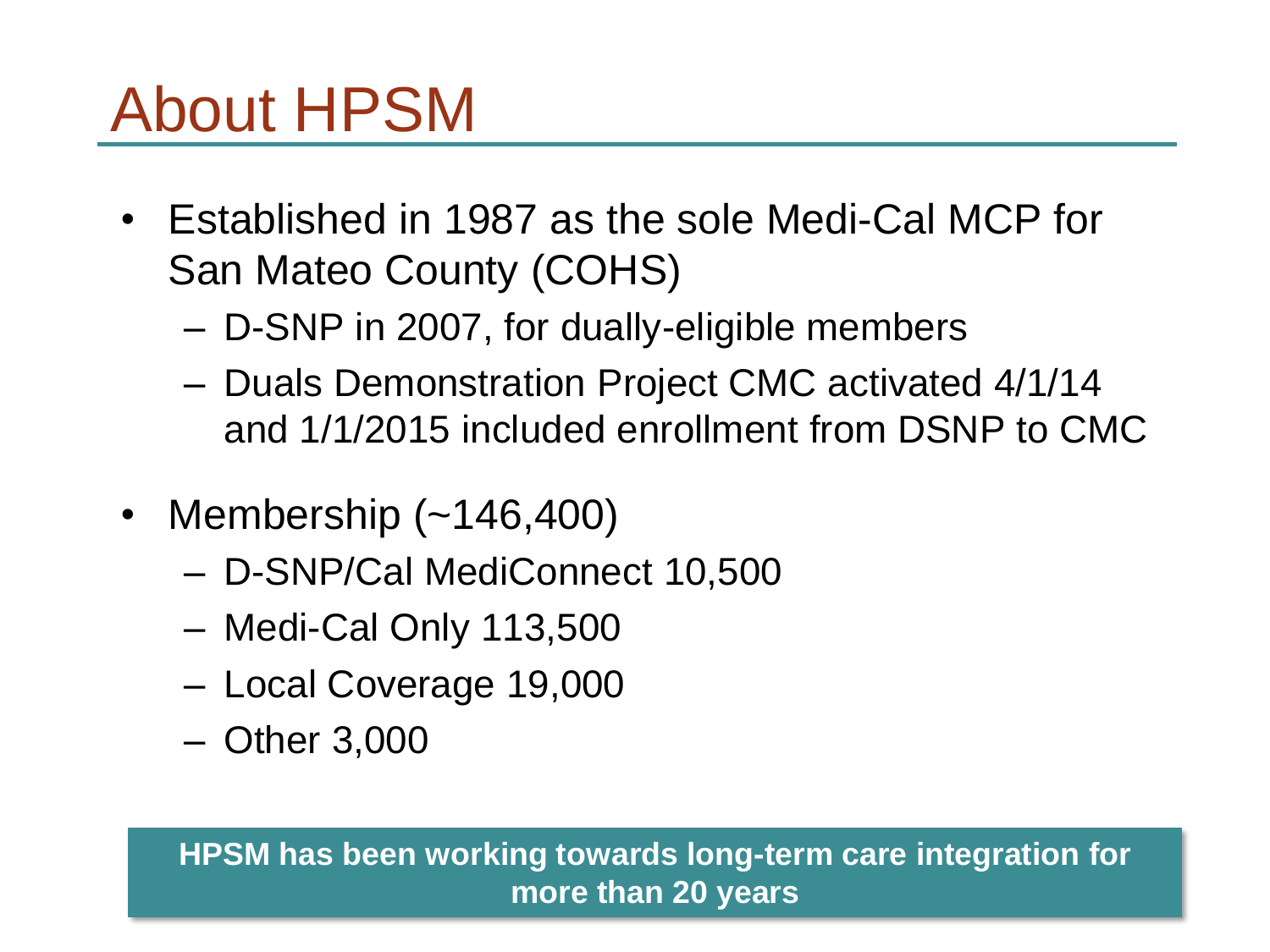## What is the Pilot?

- LTCI has been a goal in San Mateo County for more than 20 years, finally becoming a reality
	- San Mateo Health System has been the key partner in this process
- The Community Care Settings Pilot (CCSP) is HPSM's highest intensity care management program
- Project operations:

- Overseen by a 25+ member multi-disciplinary Core Group - Leverages numerous resources, including: IHSS, CBAS, waiver programs, benefits & CPO services



### **Goal: help members migrate out of, or avoid, LTC residency**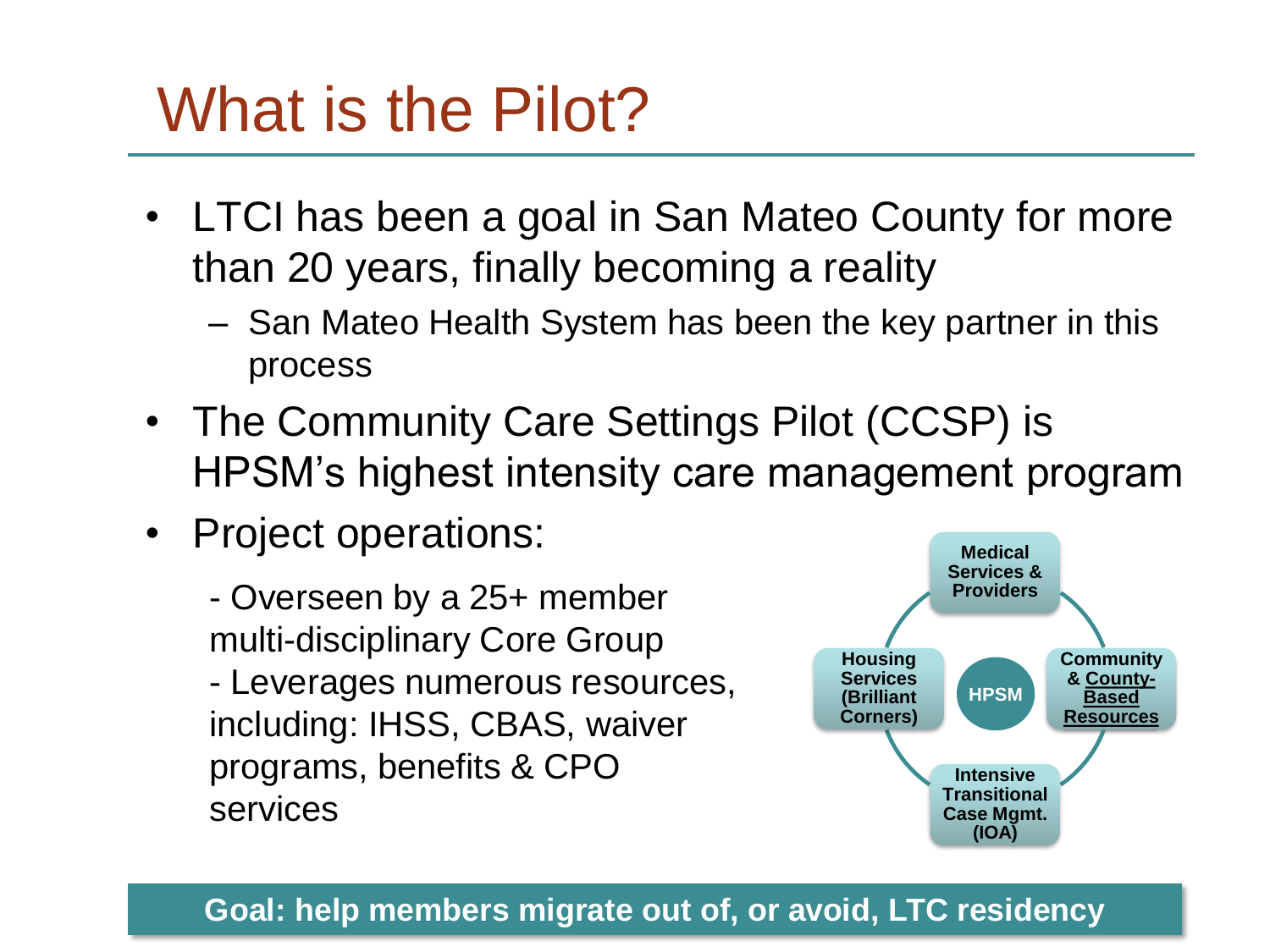## Care Management & Housing Strategies

- IOA Intensive Care Management program includes:
	- 1:15 Case management ratio
		- Extensive face-to-face contact and phone support
	- Deployment of any necessary services and supports, including purchase of service
	- Phased approach:

#### **Implementation Phase**

- Successful discharge
- Frequent home visits
- PCP engagement
- Home setup

#### **Stabilization Phase**

- Problem solving
- **Regular contact**
- Skills development
- Crisis intervention

#### **Transition Phase**

- Resolve unmet goals
- Promote independence
- Ensure safety
- Transfer of case
- Housing services are one of the unique elements of CCSP, delivered by Brilliant Corners:

| Person-centered | Housing portfolio | Affordable housing  | On-call/24-hour       |
|-----------------|-------------------|---------------------|-----------------------|
| housing search  | management        | waitlist management | response              |
| Owner-resident  | Lease subsidy, if | Unit repairs and    | Unit Habitability and |
| liaison         | necessary         | modifications       | wellness checks       |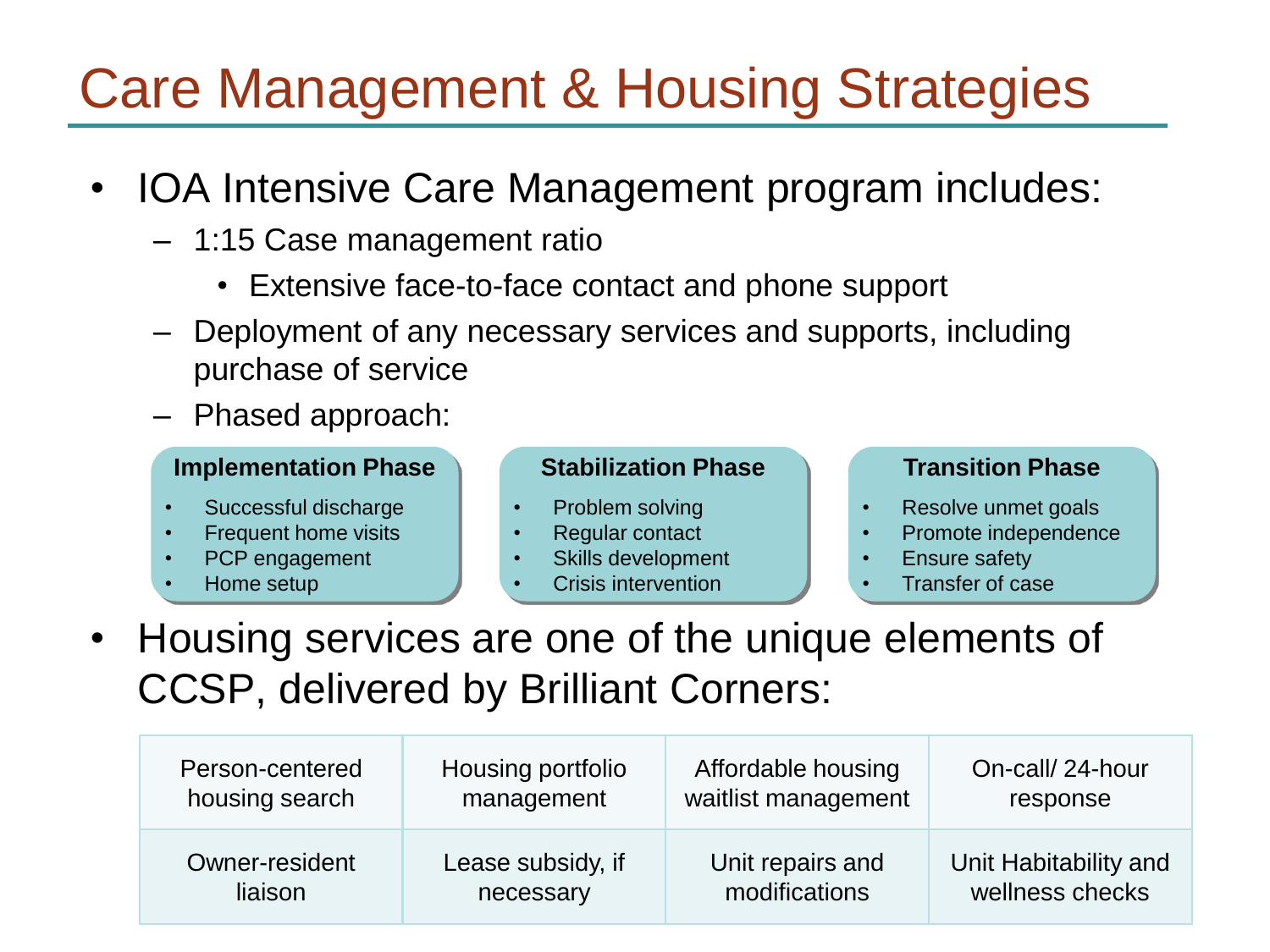## Targeting Participants

• Population segmenting: member groupings best fit to pilot goals & services

### **LTC Residents**

**Needs Assessment**

•  $~10-30\%$  of LTC residents able to migrate to lower level of care

### **SNF Diversions**

**LTC Avoidance**

• Acute health incidents prompting change in health or functional status

### **Community Diversions**

**Extending Independence**

- Individuals struggling in the community, at-risk of acute incident or LTC admission
- ~900 participants to be enrolled over 5 years
- Participants tend to be highly complex: polychronic conditions, behavioral health, substance use, history of homelessness…